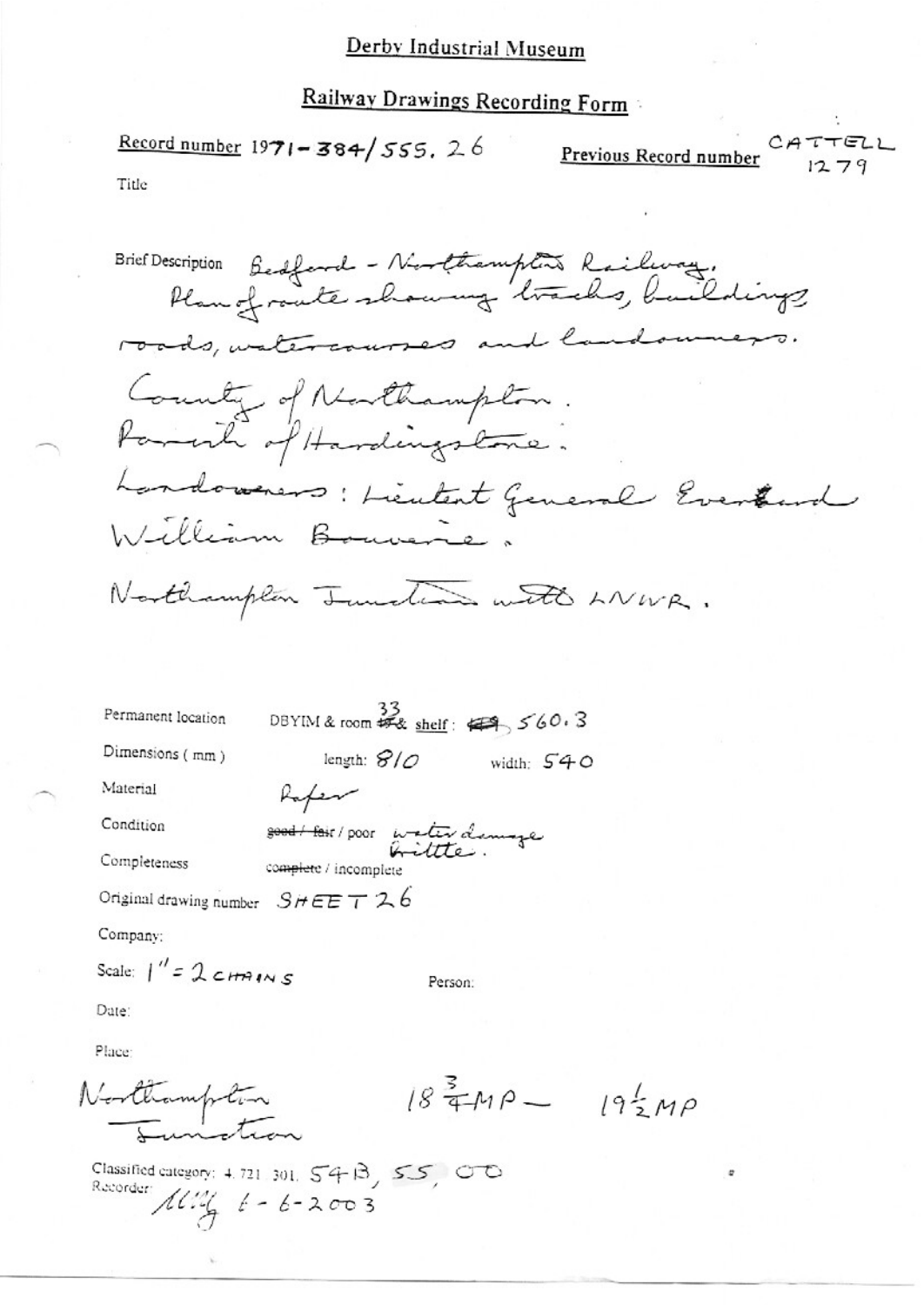## **Railway Drawings Recording Form**

Previous Record number<br> $CATTELL$ Record number 1971-384/555, 27

Title

Brief Description Bedford - Northampton Railway.<br>Plan of route showing tracks, buildings roads, watercourses and landowners. County of Northampton. Parcil of Hardingstone. APP Squits. Passenger station at terminas St Johns Street. goods station beside LNWR tracks at Bridge Street. Landonners; Lieut Gend EW Bouverie. JAS Bouverie. JGBlode & E Tylee. P Phipps. Exter Williams. William Norman. Mayor, Alderman & Burgesses of the Boro's of Northampton. EClarke & WM H Runchard, HYB Whiteverth, Master & Co Bretheren of St Johns Haspital, James Barnard. John Holloway. DBYIM & room  $\frac{45}{33}$  shelf:  $\frac{12}{33}$  560.3 Permanent location Dimensions (mm) length:  $8/0$  width:  $540$ Material Rafen Condition good / fair / poor water damage Completeness complete / incomplete Original drawing number  $SHEET$  27 Company: Scale:  $1'' = 2c$ HAINS Person: Date: Place:

Northampton.  $192MP - 220MP$ 

Classified category:  $4.721$ , 301,  $55$ Recorder:  $100\frac{1}{9}$  6 - 6 - 2003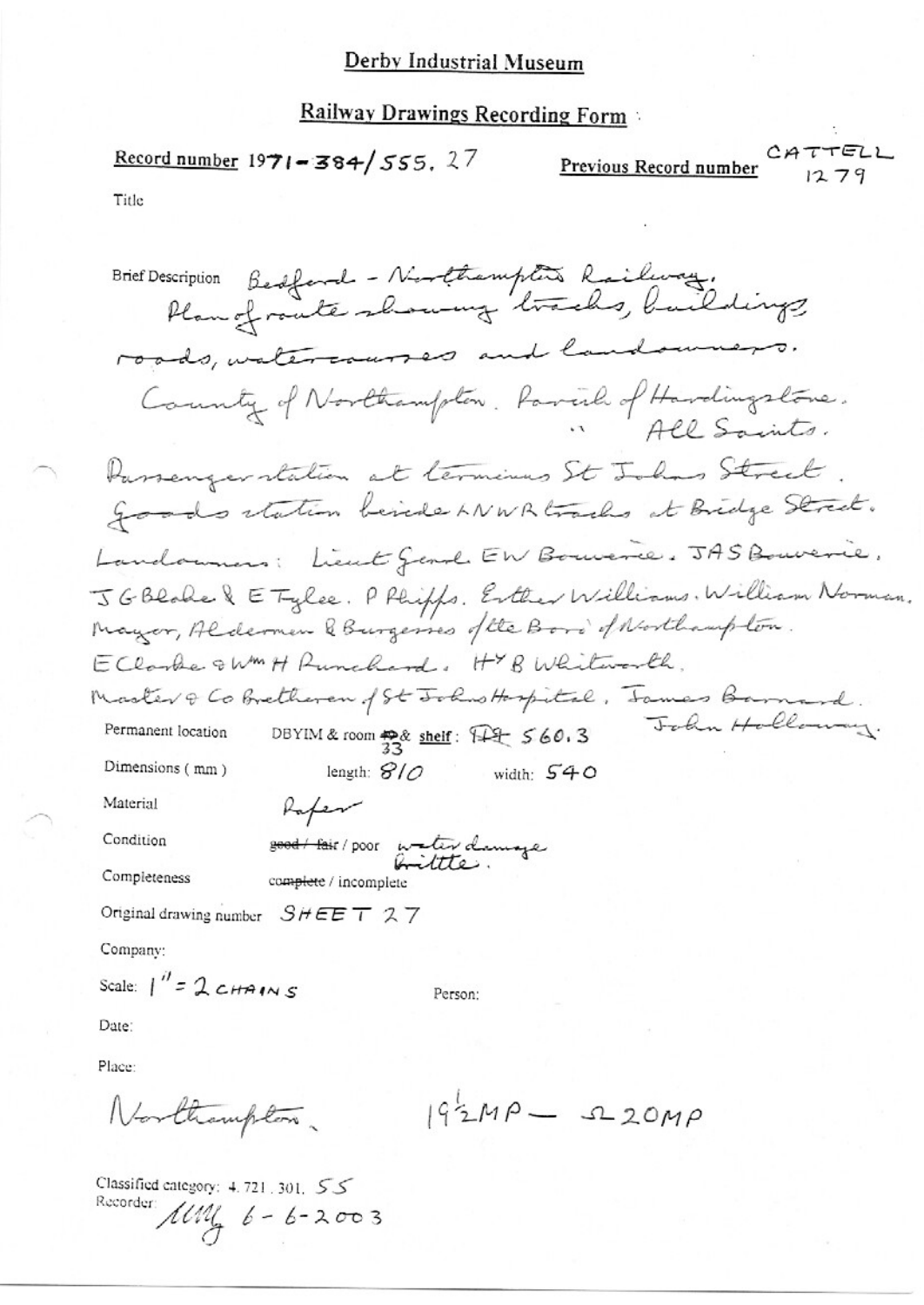# **Railway Drawings Recording Form**

Previous Record number HRP 132/109 Record number 1997-5/107, 1 NORTHAMPTON Title Messons Marriott QHall Mid Rhy Co **Brief Description** Plan of tracks in vicinity of MR Goods depot showing location of accident between a house and Joods train. Letters filed separately (1997-5/107.2 -. 4) DBYIM & room 49 & shelf :  $59$ Permanent location length:  $200$  width:  $645$ Dimensions (mm) Tractor paper on folice backed paper Material Condition Completeness complete / incomplete Original drawing number  $111 \times 116$ Company: MR Scale:  $1'' = 40$ Person: Date: 24 Oct 1877 Place: Northamplon MR goods Depot Cool Sidings Classified category: 4.721.301.45 55

Recorder: 10444 25/6/97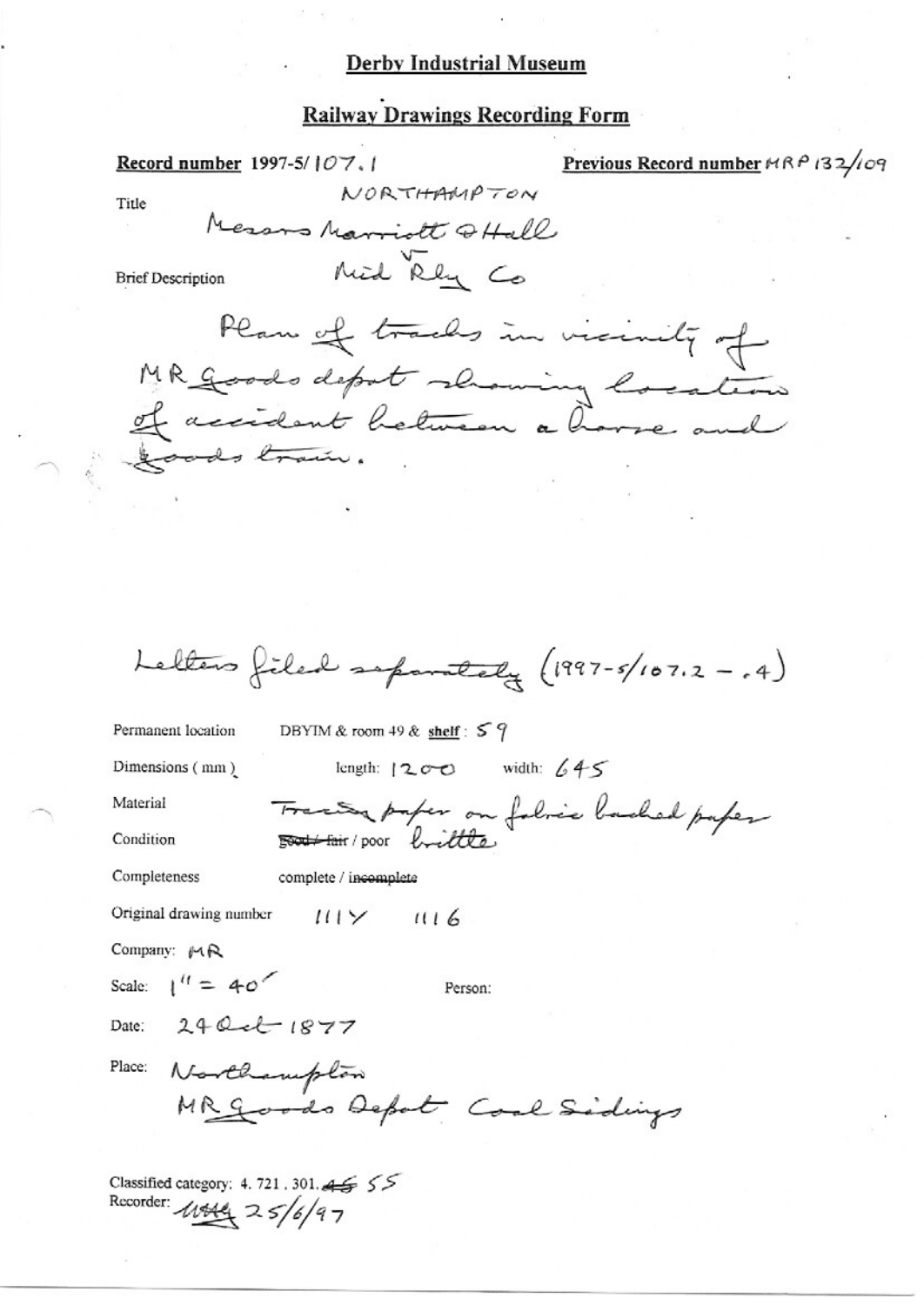# **Railway Drawings Recording Form**

|       | Record number 1997-5/ $07.2$ | Previous Record number $MRP132/109$ |  |
|-------|------------------------------|-------------------------------------|--|
| Title | 107.3<br>107.4               |                                     |  |

**Brief Description** 1997-5/107.2 - MR Engineers Deft official form "Return of Accidents to Cattle or Hopes on the Line" Details of damage to cool cart and dealth of house caused by passing freight train on Oct 24.1877 1990-5/107.3 - Handwrillen mole from Mr Golightly to ? Sexplaining that Way and Works were not responsible. 1997-5/107.4- Handuselten letter from solicitors] in Birmingham, Feb 21, 1878, requesting plans of the accident rite. Remilled instructions on the reverse detailing how the plan was to be drown.

| Permanent location | DBYIM & room 49 & shelf $\bigotimes$ 0299 Box 58310 |     |                  |  |  |
|--------------------|-----------------------------------------------------|-----|------------------|--|--|
|                    | 2325                                                |     | $205 - 60058311$ |  |  |
| Dimensions (mm)    | width:<br>$210$<br>$225$<br>length(2)               | 125 | 5B310<br>SBS10   |  |  |
| Material           |                                                     | 180 |                  |  |  |
| Condition          | $good /$ fair poor                                  |     |                  |  |  |
| Completeness       | complete / incomplete-                              |     |                  |  |  |

Original drawing number

Company:

Scale:

0

 $\mathcal{L}$ 

(3)

Date:

Place:

Classified category: 4.721, 301,  $55$ Recorder: Lettuce 9/7/97

Person: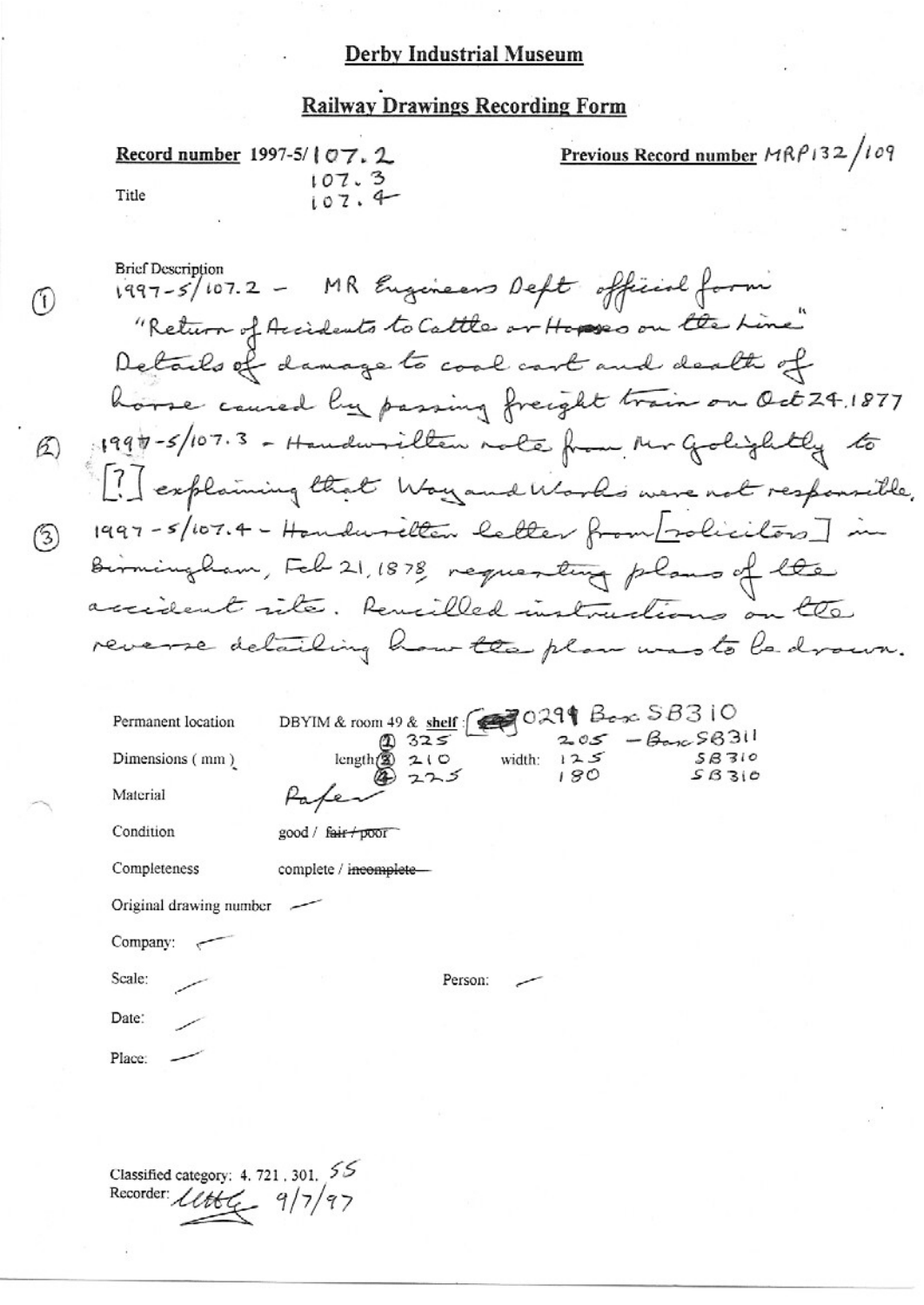# **Railway Drawings Recording Form**

# Record number 1997-5/583

Previous Record number  $MRP132/658$ 

Title

**Brief Description** 

Permanent location

\nDBYIM & room 49 & shell: 
$$
\sqrt[3]{6}
$$

\nDimensions (mm)

\nMaterial

\nEquation

\nCondition

\nConfition

\nCompleteness

\nCompleteness

\nOriginal drawing number

\nCompar: MR

\nScale:  $1'' = 1$  CHAIN

\nDate:  $\mu_{\text{avg}} 25^{\text{2D}} (878)$ 

\nPlace:

\nFlace:

Northampton

Classified category: 4.721, 301, 45 55 Recorder:  $1000 - 12/8/198$